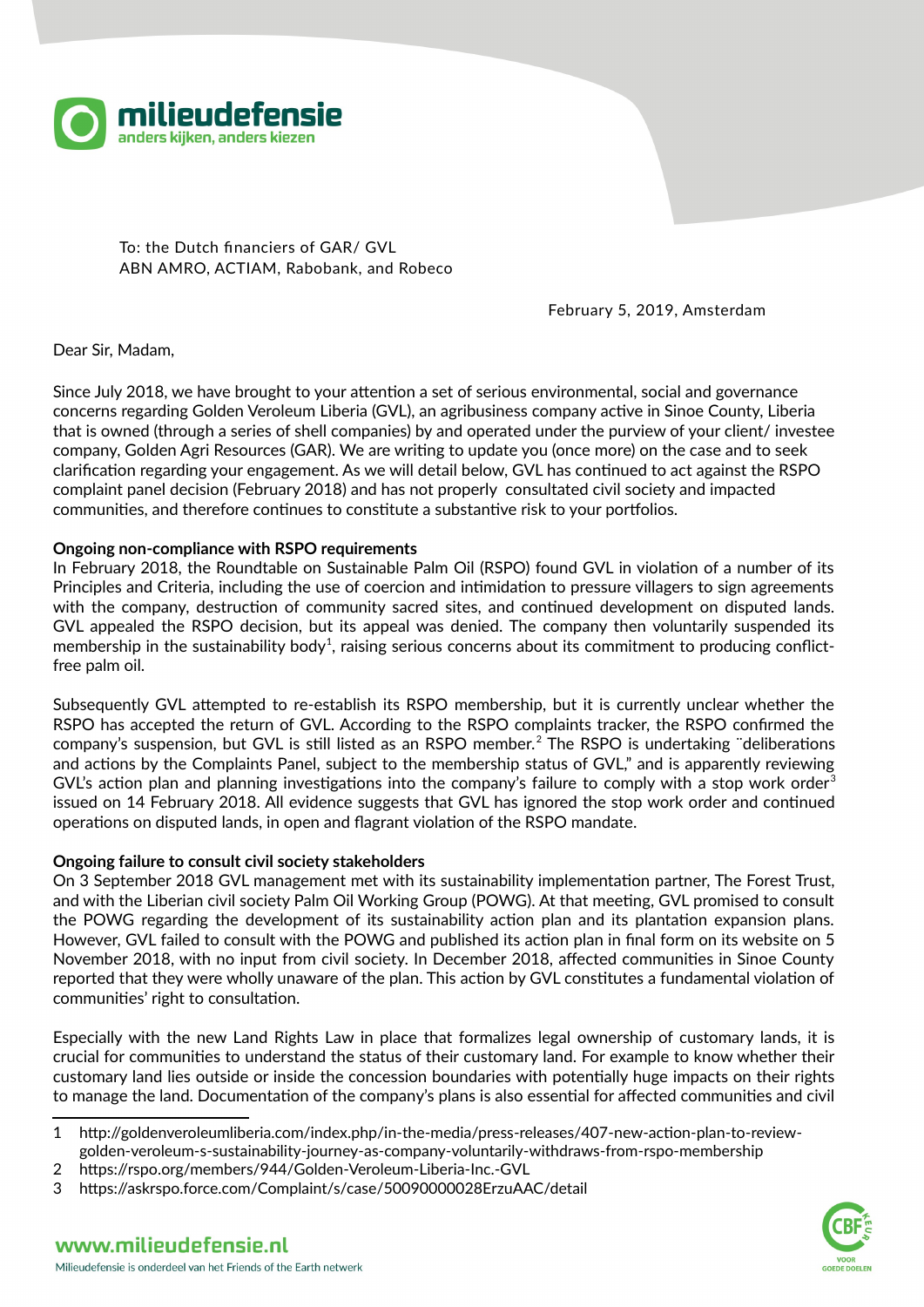

society stakeholders to monitor the company as mandated under Liberia's 2018 Land Rights Law.<sup>[4](#page-1-0)</sup> GVL has failed to make public its concession borders and expansion plans, and must do so immediately, with full documentation including clear coordinates and maps, in order for stakeholders, including the RSPO, business partners, and investors, to have an understanding of the company's approach to sustainability, its future plans, and its current and future value.

The POWG has issued letters to GVL, and to investors, concerning these and other grievances on rights violations in the GVL plantations, on November 12 and again on November 21 2018. We did not receive any answer to the 21 November letter (copy in Annex).

## **Ongoing threats to HCV areas and HCS forests and chimpanzee habitat**

In our July 2018 report, *High Risk in the Rainforest*,<sup>[5](#page-1-1)</sup> we provided evidence that GVL had cleared both High Conservation Value (HCV) and High Carbon Stock (HCS) forests, in contravention of its policies. At the time, we contacted the High Carbon Stock Assessment (HCSA) steering group, the body responsible for peer reviewing HCS assessments across the industry. In August 2018 the HCSA group informed us that it had asked GVL to review its HCS assessment, and that the HCSA group itself would conduct an expedited peer review no later than October 2018 to verify the evidence provided by Friends of the Earth. To our knowledge, no such review has yet been conducted, either by GVL or by the HCSA group, despite being named as an action item again in GVLs November 2018 action plan. Our field visits have confirmed that GVL has continued operations in the areas where HCS forests and HCV areas were cleared – again, in flagrant and open violation of RSPO requirements, company policies. Damage to these forests is irreversible, and all evidence points to ongoing destruction. Our concerns are further exacerbated by frequent reports from community members that they have sighted chimpanzees foraging for food on the plantations.

## **Ongoing coercion of affected communities and non-compliance with FPIC**

In December 2018, during fieldwork in Sinoe County, SDI/FoE Liberia heard from individuals in the community of Numopoh that GVL had recently rushed them through a brief negotiation process in order to develop a renewed Memorandum of Understanding in keeping with the RSPO Complaints Panel requirements. Community members testified that they were given no legal support, were not accompanied by technical experts from civil society, and could not self-identify their community and representation as part of a proper FPIC process. Also noted during this same community visit were security posts on the GVL plantation posted with signs prohibiting the entrance of SDI/FoE Liberia onto plantation grounds. Each of these concerns goes against GVLs own policies, agreements with Liberian civil society and constitutes a clear violation of the right to Free, Prior and Informed Consent, as mandated by the RSPO and by Liberian law as international norms and best practices.

SDI met with GVL field staff at the time to urge the company to resolve and redress these ongoing grievances. GVL staff promised to schedule a meeting for January. Unfortunately, despite several reminders from SDI in December 2018 and January 2019, GVL management has never followed up.

## **Ongoing failure of investor engagement**

Six months after our initial report and a full year after the RSPO Complaints Panel findings of non-compliance, it is clear that efforts by the RSPO, the HCSA Steering Group, civil society stakeholders and investors have again not resulted in improved practices by GVL. GVL clearly continues to mislead civil society and to violate the rights of affected communities. **We therefore urge you once again to take immediate action regarding GAR/GVL's ongoing abuses, and to communicate to us, as key stakeholders, what efforts you have made to**

<span id="page-1-0"></span><sup>4</sup> http://iredd-lr.org/wp-content/uploads/2018/10/Signed-Land-Rights-Act.pdf

<span id="page-1-1"></span><sup>5</sup> https://sdiliberia.org/sites/default/files/publications/High%20Risk%20in%20the%20Rainforest.pdf